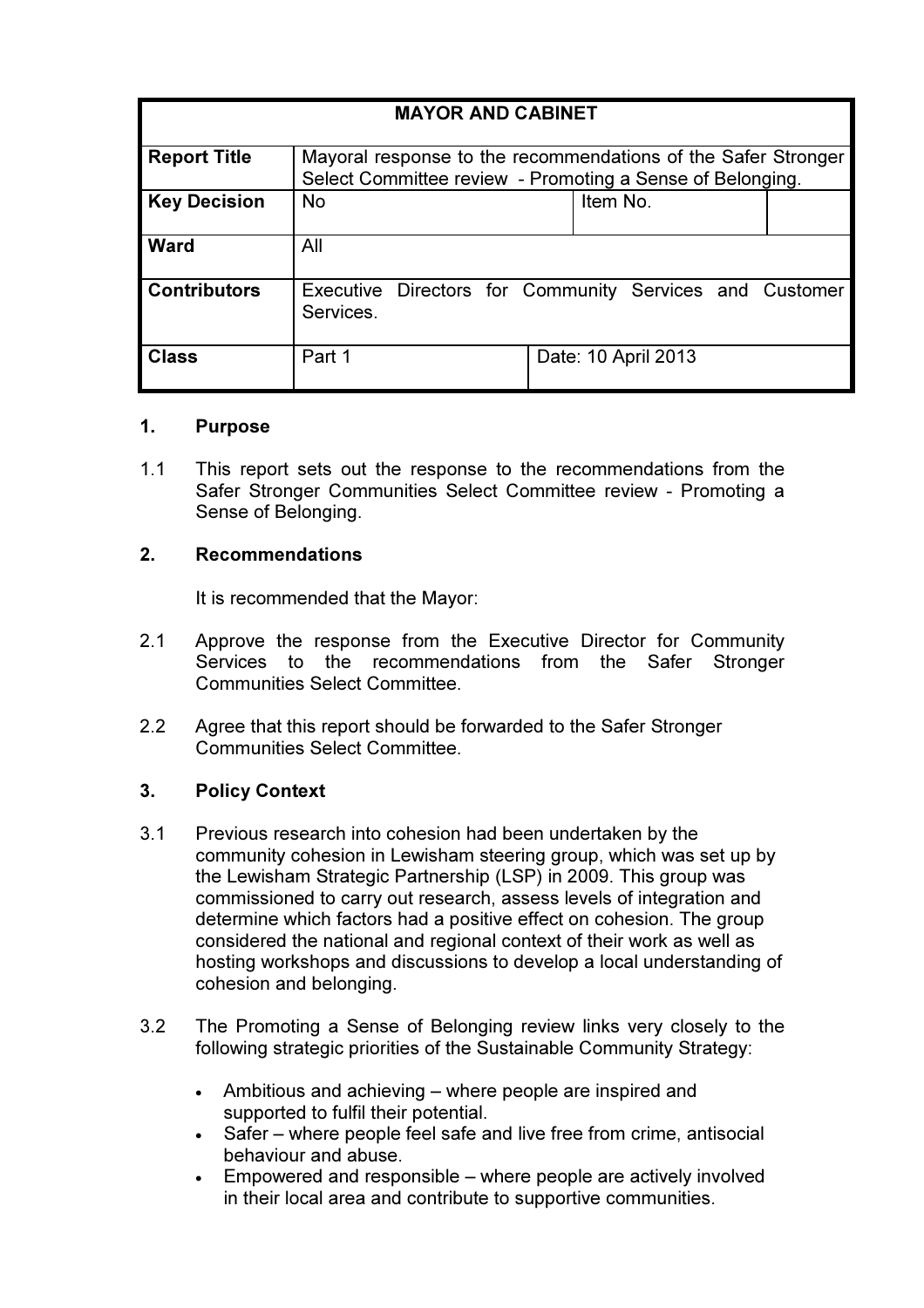- Clean, green and liveable where people live in high quality housing and can care for and enjoy their environment.
- Dynamic and prosperous where people are part of vibrant communities and town centres, well connected
- 3.3 Additionally it relates to the following corporate priorities:
	- Community Leadership and Empowerment
	- Inspiring efficiency, effectiveness and equity

## 4. Background

- 4.1 At the 11th April 2012 meeting of the Safer Stronger Communities Select Committee, members agreed to carry out a short review into social cohesion in Lewisham. The aim of the review was to gather evidence about Lewisham's approach to promoting cohesion and belonging. The Committee were particularly interested in finding out:
	- How the services, activities and campaigns carried out under the headings identified by the community cohesion in Lewisham steering group had promoted social cohesion.
	- Whether these had been as effective as they could have been.
	- If there had been ways that these could be improved or new approaches that could have been taken.
	- What other councils had successfully done to promote cohesion.
- 4.2 Evidence-taking sessions were held in July and September 2012.
- 4.3 Members looked at the range of services currently being delivered by the Council and its partners and decided to focus on local democracy and decision-making; events and celebrations; citizenship and intergenerational collaboration. The Committee concluded its review and agreed its recommendations in November 2012.

## 5. Response to the Safer Stronger Select Committee (SSSC)

5.1 The Select Committee made the following recommendations.

## 5.2 Recommendation 1

The local assemblies programme should continue in its efforts to engage with a wide cross section of citizens. Using existing channels and links with partner organisations in health, housing and the community and voluntary sector, coordinating groups should work to develop good practice, share ideas and build on their successes.

#### Response

The local assemblies continues to engage with a wide variety of people, both at formal meetings and outside of meetings. During 2011- 12 more than 7600 people participated in assemblies outside of meetings; through taking part in surveys, focus groups, events and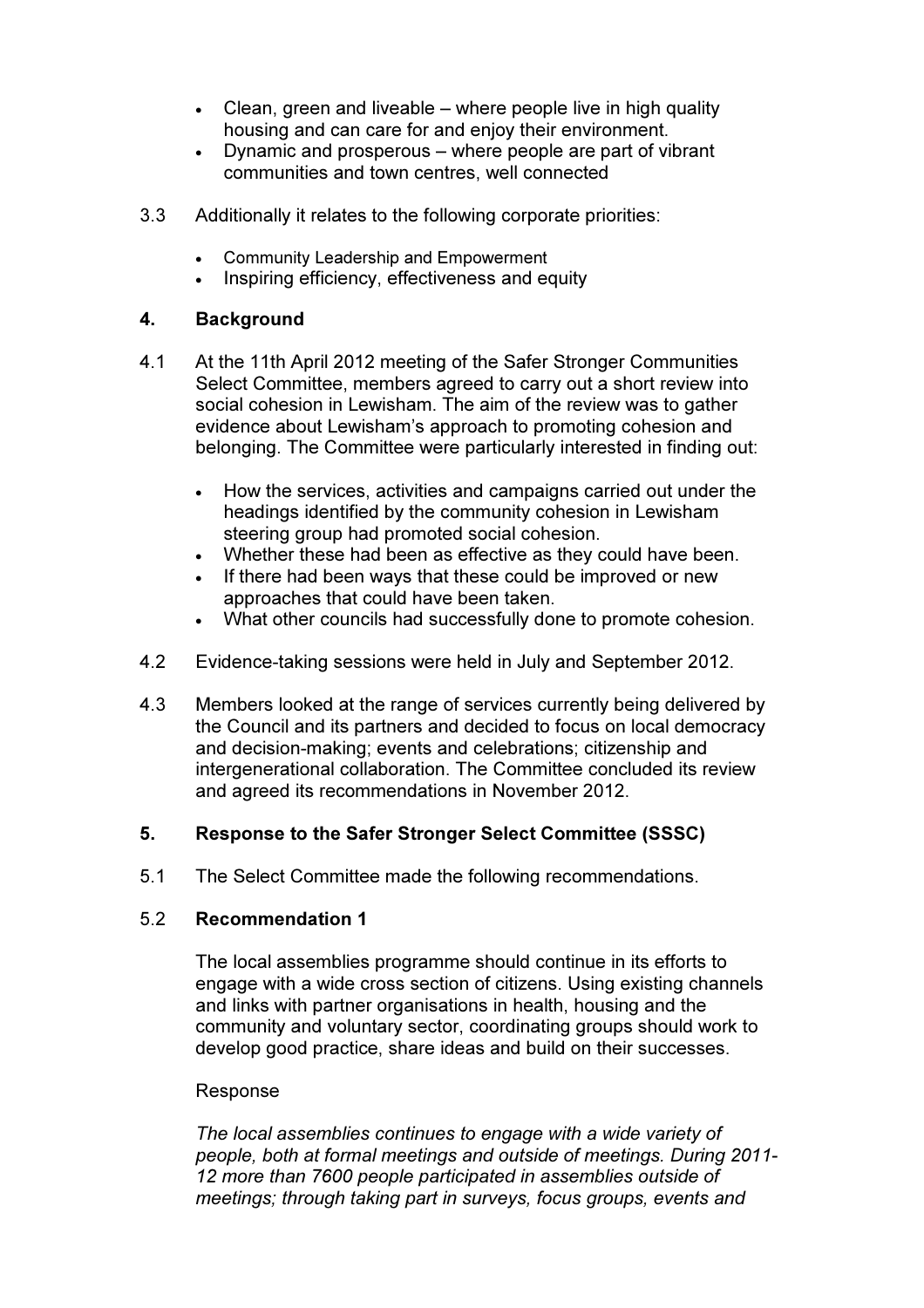other activities. Issues and ideas are gathered through this process and fed into the main assembly action plan. The assemblies also work very closely with statutory and non-statutory agencies to engage people, using their networks and contacts in the community. For example Whitefoot and Downham assemblies work closely with Phoenix Housing, and in Evelyn a youth partnership forum has been set up to work with the assembly. The programme is working to strengthen coordinating groups and support them to get further involved. The 2012 annual report has been shared with assemblies and coordinating groups to help cross-fertilise ideas and best practice; and ad hoc events for coordinating group members are held, for example a recent social media sharing event. The release of the latest census data will provide a good opportunity for coordinating groups to re-evaluate their assemblies and the profile of their wards.

## 5.3 Recommendation 2

Following the commissioning of the local assemblies survey in Autumn/Winter 2012, assembly steering groups and assembly chairs should be encouraged to use the information gathered to build on what they do well. Specifically, assemblies should use the feedback explore ideas for developing a sense of belonging in their communities.

#### Response

The annual survey was undertaken between October and December 2012, and had 256 responses. It was undertaken borough-wide, with responses from each ward and from regular attendees and people who had never participated. It has provided some valuable feedback on people's thoughts about the assemblies, providing a deeper understanding than can be collected on meeting evaluation forms. In particular it shows what parts of assemblies are important to local people. It also provides feedback on why people don't get involved. The results were presented to the Safer Stronger Communities Select Committee; and are available for coordinating groups to view via the assembly coordinators. Assemblies will be encouraged to use the results, along with their ongoing feedback from meetings, to help further develop and improve the assembly offer in their ward.

## 5.4 Recommendation 3

Local assembly chairs and coordinating groups should work with organisations representing minority groups in the borough to encourage more local people to get involved in their local assembly and local assembly steering group.

#### Response

Local assemblies are very aware that attendance at assembly meetings only represents a small part of the ward's population; and in some areas is not necessarily reflective of the wider population. As such, extensive work is undertaken between meetings to engage more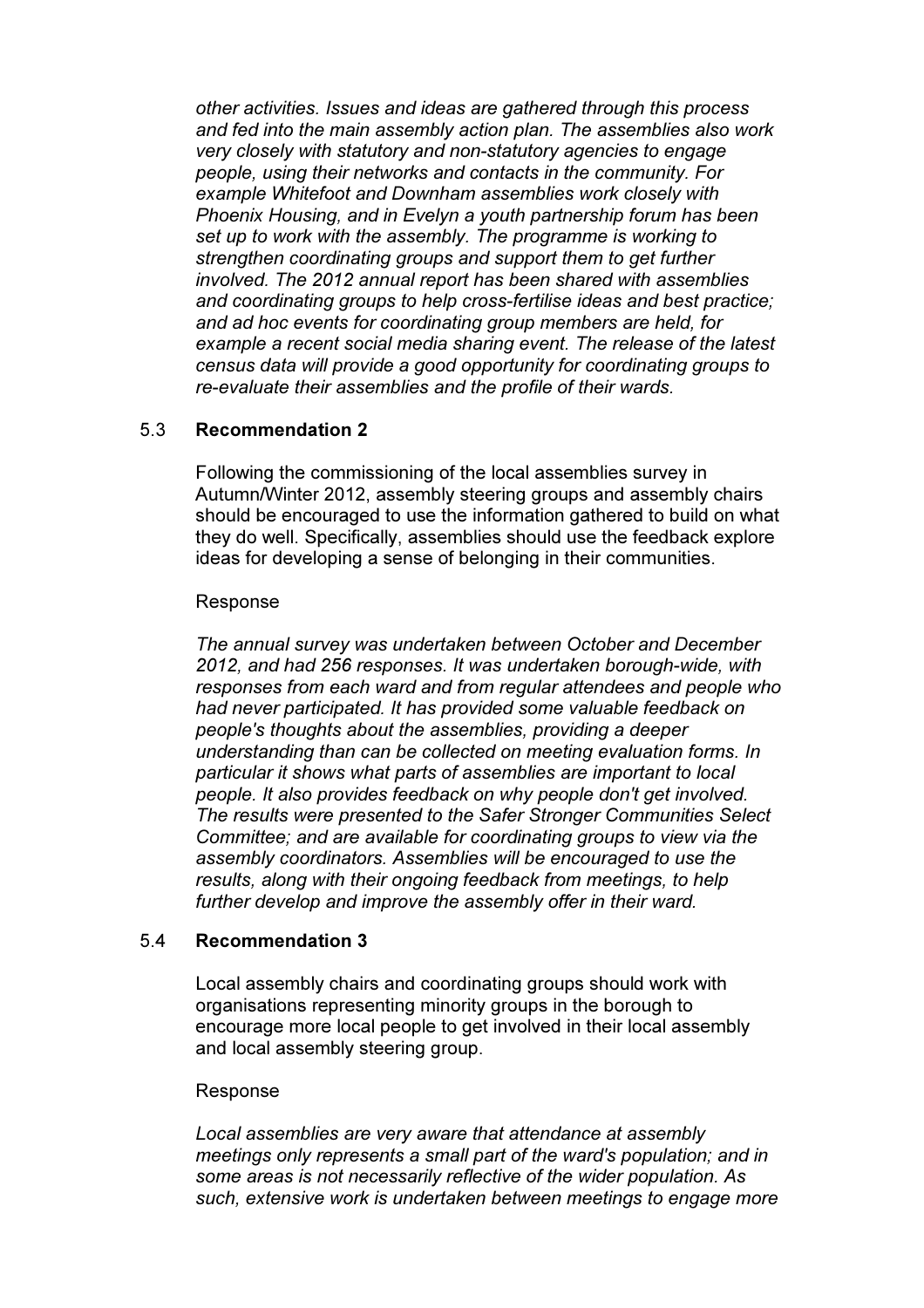people in the assembly process (and recruit new members to the coordinating group); and this includes minority groups. This work is coordinated by the assembly officers, in conjunction with assembly chairs and coordinating groups who help to identify areas to target and provide links into groups. Examples include meeting with the Tabernacle Church in Ladywell; and working with young people's groups in Brockley.

## 5.5 Recommendation 4

The Council and its partners, including health, housing and community safety should continue to work together to share expertise about events, consultation and community involvement. Publishing and web resources should be shared to maximise the audience for community events.

## Response

Lewisham already has an events toolkit on the website. This very useful resource has been put together in partnership with events staff from across London. Officers will review how this is promoted with our partners to ensure the widest possible audience is benefitting.

The events database on the website has recently been upgraded and promotion of events across the borough, run by the Council and by community groups and individuals, has been enhanced. Anyone has the opportunity to promote an event using the Council's website.

## 5.6 Recommendation 5

The 'welcome pack' being developed by Lewisham Homes for new residents should include relevant information about Local Assemblies and other opportunities for residents to become involved in their communities. Furthermore, all local housing partners should be encouraged to include this information in their communications with residents.

## Response

Officers will liaise with Lewisham Homes and ask them to include more information in their welcome packs, including information on Local Assemblies. Additionally officers in Customer Services do have regular meetings with other housing providers and will use these opportunities to encourage them to provide a range of information for their residents.

# 5.7 Recommendation 6

Building on the success of the Big Lunch, groups wishing to hold similar community events should be encouraged to make use of public buildings, community spaces, schools and other indoor space (particularly when the weather prevents the event from being held outdoors).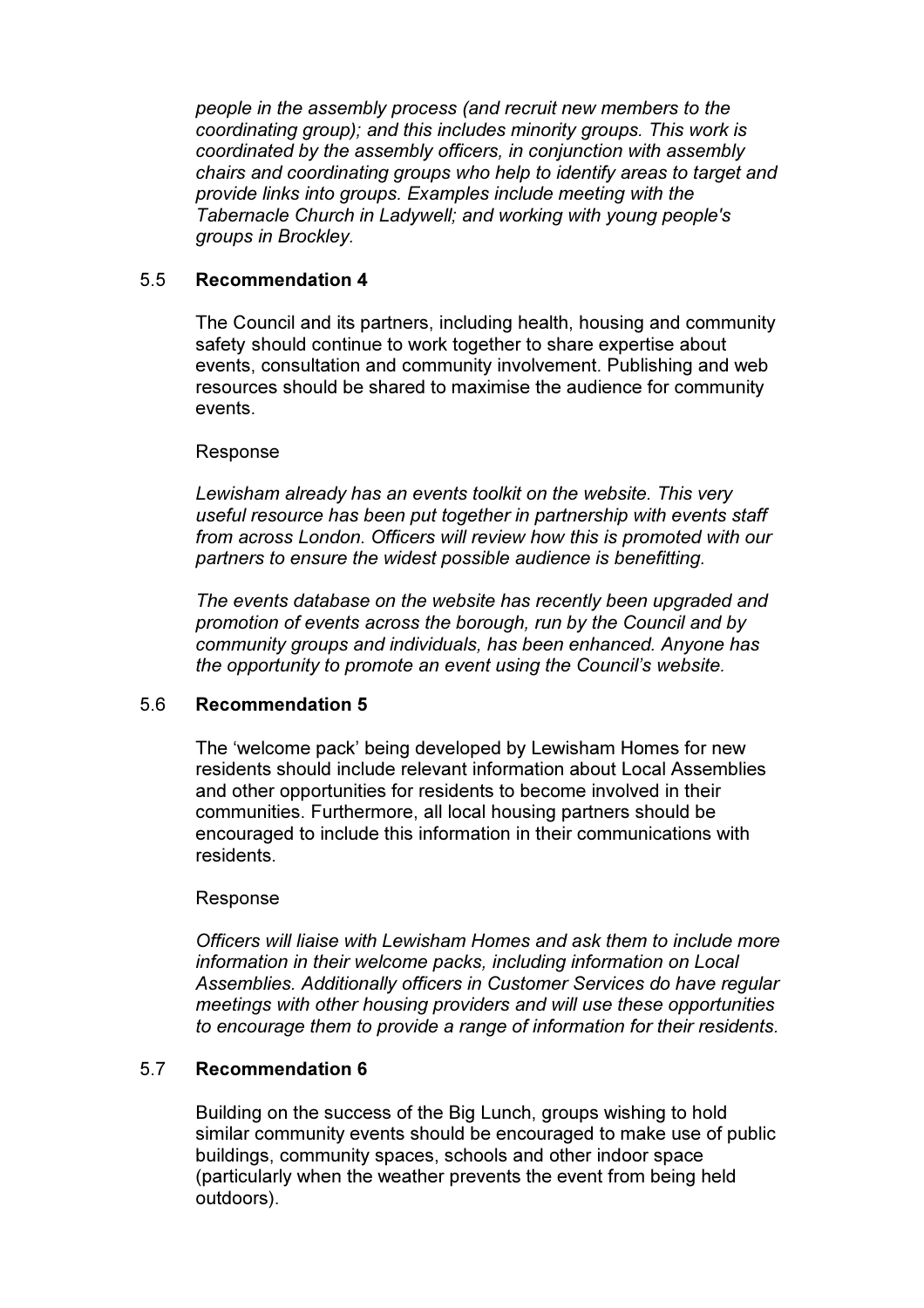## Response

Officers will review what information is available for community groups and ensure that as much of this information as possible, including the existing web presence and toolkit are promoted. Additionally links will be made with our venue booking service. Officers will continue to look for opportunities within our services and networks to help groups develop skills and knowledge and share best practice with regard to planning and running events.

## 5.8 Recommendation 7

The Mayor should be invited to refresh his letter of welcome to new citizens on behalf of the Council.

### Response

Officers will progress this recommendation following its approval at the 10 April 2013 Mayor and Cabinet meeting.

## 5.9 Recommendation 8

All Councillors should be encouraged to attend a citizenship ceremony. Dates of meetings should be made available to Councillors so they can meet with new citizens. Councillors and other local people who have made a difference in the community should be invited to welcome new citizens by presiding as dignitaries.

## Response

All Councillors are made aware of the dates of the ceremonies, and some Councillors have previously officiated at ceremonies. All Councillors will be informed of new dates as they are agreed.

Officers are very happy to consider how to involve other local people who have made a difference in the community and will now look to see how this can best be taken forward.

## 5.10 Recommendation 9

Further information should be included in the packs given to new citizens at citizenship ceremonies. The pack should include information about how citizens can get involved in a range of activities in their local area, particularly the local assemblies programme.

## Response

The Local Assemblies team have agreed to provide information on Local assemblies and how to get involved in the packs given to new citizens at the citizenship ceremonies.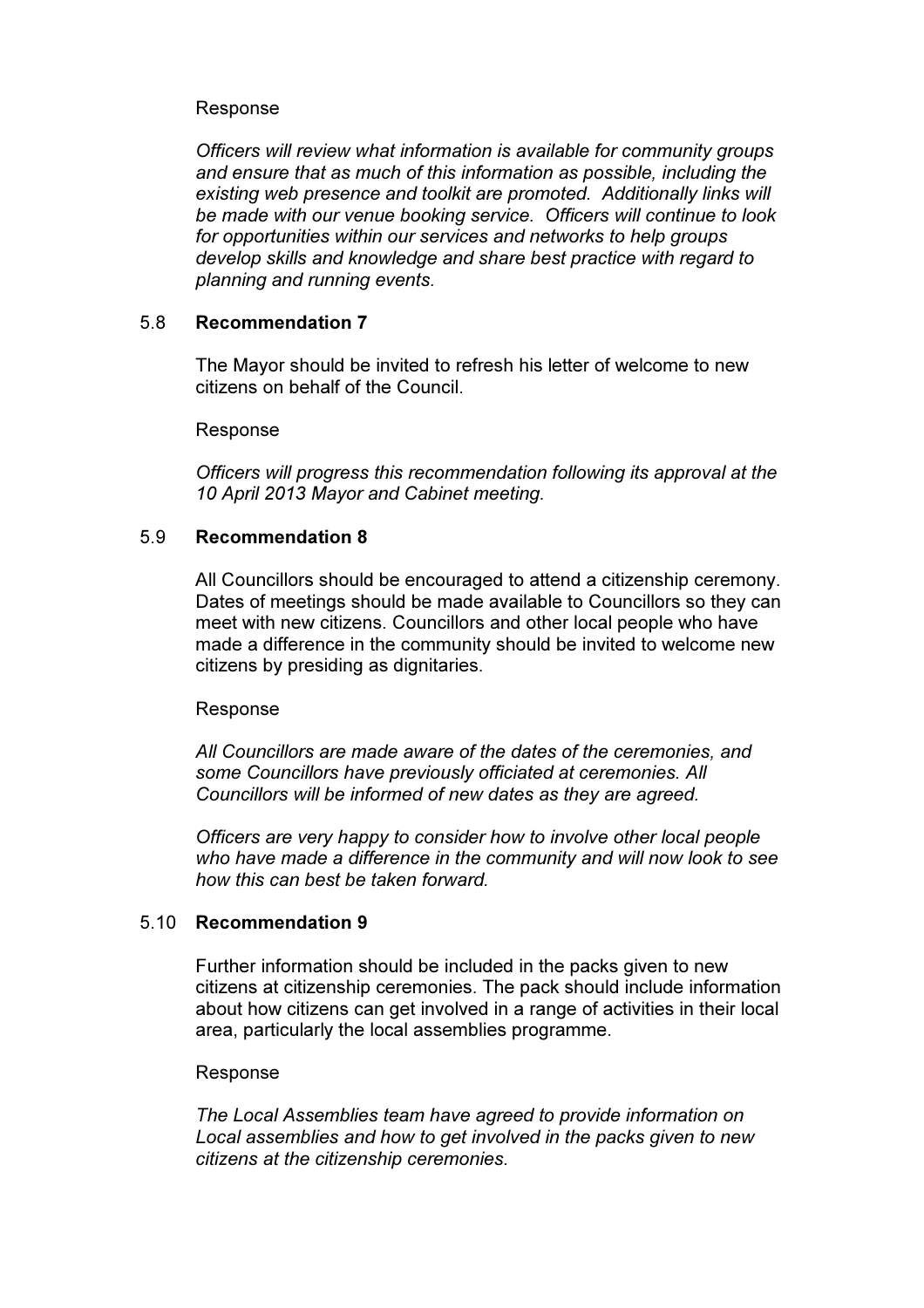In addition officers are happy to add further information to the packs where this will be helpful to those new to the borough.

### 5.11 Recommendation 10

An article on citizenship ceremonies should be commissioned for Lewisham life. Where possible, ceremonies should also be promoted in other local media.

#### Response

Articles on citizenship ceremonies have appeared in previous editions of Lewisham Life and officers hope to have another article included in a future edition.

## 5.12 Recommendation 11

The Council and its strategic partners in health and housing should formally recognise the important work of the Positive Ageing Council and of other older people's groups in the borough. In doing so, the Council could mark international older peoples' day on the 1st of October annually.

### Response

The Positive Ageing Council (POSAC) is formally enshrined in the Council's constitution, recognised as a forum through which older people can influence decisions; and allowing the opportunity to place items on Mayor & Cabinet agenda. The two years since its inception have seen good dialogue around issues that affect older people. For example, POSAC were consulted on the Housing Matters work around older people's housing issues, and the Health & Wellbeing Strategy on matters relating to older people. POSAC worked with Fusion and Trinity Laban to develop older people's sport and physical activities including the provision of new opportunities in leisure centres. POSAC, working with the Pensioner's Forum, has produced a older people's directory which lists all groups and activities working with older people, and is being made available to GPs, front line health and council staff working with older people.. The Lewisham Community Police Consultative Group worked with POSAC to ensure older people's crime and safety issues are taken on board; and the POSAC continue to support and develop the lay visitors scheme. International Older People's Day has not been raised through POSAC, as yet, but is something that could be considered in the future.

## 5.13 Recommendation 12

The Council and its partners should encourage younger and older peoples' groups to explore further options for intergenerational activities and initiatives. The Committee has discussed the potential for further scrutiny in this area and will consider further scrutiny of